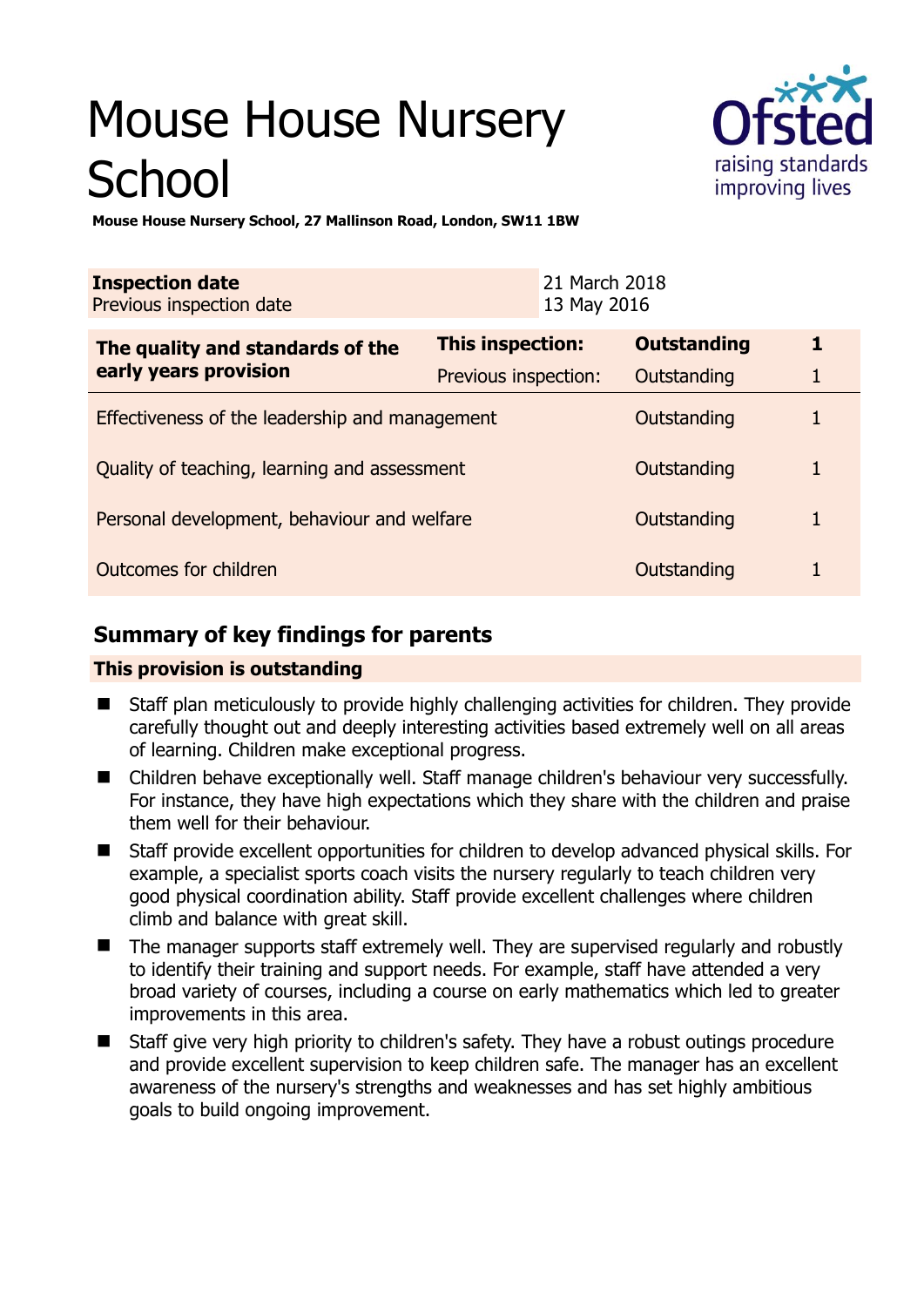# **What the setting needs to do to improve further**

## **To further improve the quality of the early years provision the provider should:**

■ enhance the already excellent partnerships with parents to support children's learning even further.

## **Inspection activities**

- The inspector carried out a joint observation of a group activity with the manager.
- The inspector observed the interaction between staff and children indoors and outside and spoke with children when appropriate.
- The inspector tracked the progress of several children.
- The inspector looked at some documentation and held a discussion with the manager.
- The inspector spoke with parents and staff and considered their views.

## **Inspector**

Jennifer Beckles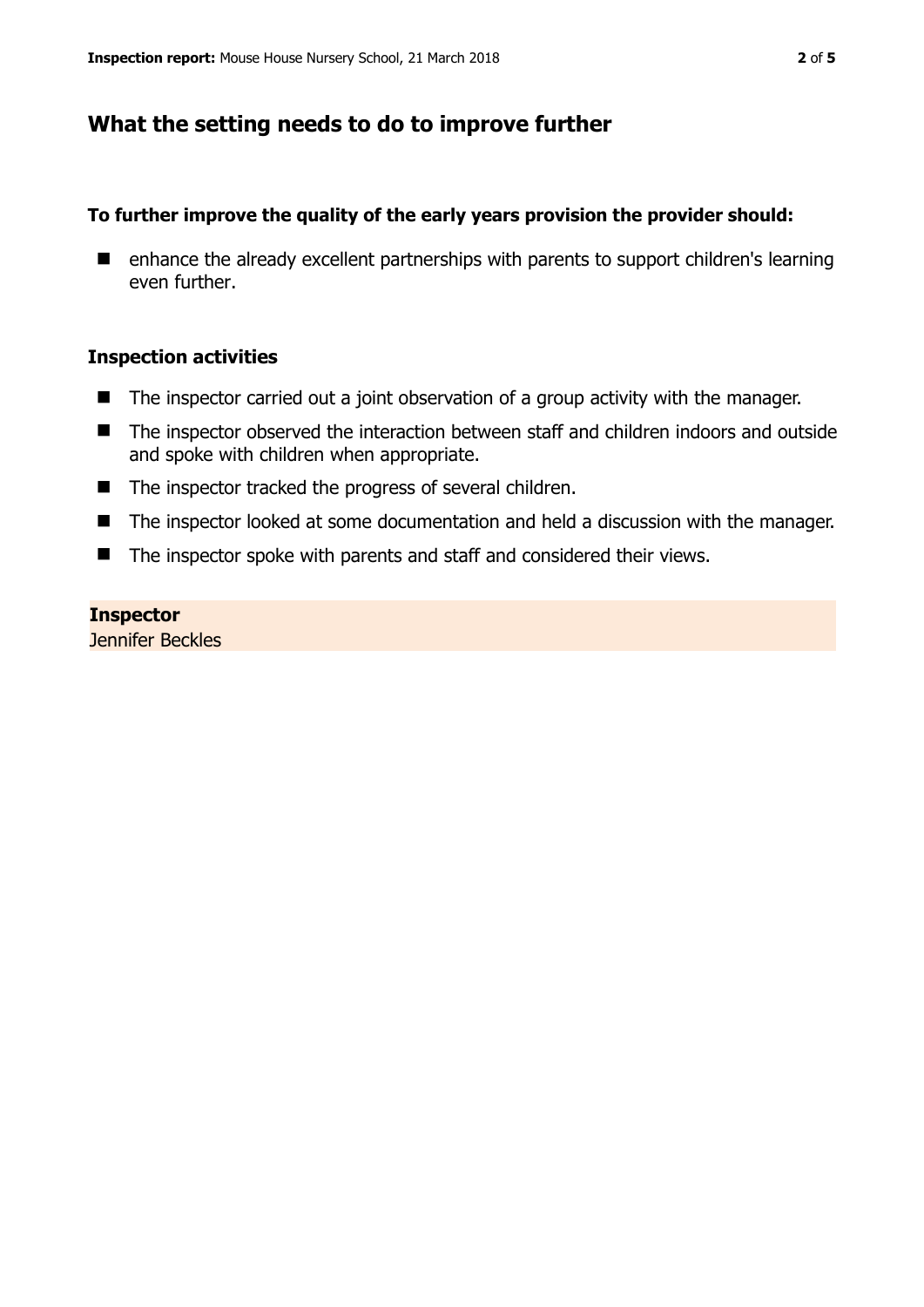## **Inspection findings**

### **Effectiveness of the leadership and management is outstanding**

Staff have excellent partnerships with parents. For instance, they run information evenings about the early years foundation stage for parents. Staff keep parents very well informed on their children's progress. The manager has plans to provide even greater ways for parents to support their children's learning. Safeguarding is effective. Staff have very secure knowledge of what to do if they have any concerns regarding a child's welfare. They rigorously assess all areas of the nursery for risk of accident to help protect children from harm. The recruitment process is very thorough and includes comprehensive background checks on staff to enable the manager to make extremely well-informed decisions on staff suitability for their roles. Monitoring of the nursery is excellent. For instance, the manager regularly accompanies staff on outings to check that the robust outings procedure is strictly adhered to. She carries out regular, comprehensive checks on planning and assessments to ensure best outcomes for children. Staff carry out a very detailed analysis on children's progress to readily identify and very effectively support any children falling behind in their development.

## **Quality of teaching, learning and assessment is outstanding**

Staff support children's understanding of the world in excellent ways. For instance, children make their own erupting volcanoes using different ingredients. They listen very attentively to instructions and expertly work out solutions to enable their models of volcanoes to work. Their language skills are very advanced and they use words, such as 'exploding' and 'lava' to describe their work. Staff teach children excellent early literacy skills. For example, older children read independently, write their own names and write simple sentences. Staff support children's early mathematical development highly effectively.

#### **Personal development, behaviour and welfare are outstanding**

Children are extremely well motivated to learn and are highly confident. Staff know the children exceptionally well and value them greatly as individuals. They have excellent relationships with children who settle extremely well in the nursery. Staff teach children exceptional safety awareness. For example, children remind each other to tuck in their chairs to avoid accidents. They learn to take supervised minor risks for themselves as they take part in forest school sessions at the local common. Children are very independent. For instance, older children set their own place for lunch and can put on outer clothing themselves. Children have an excellent understanding of how to keep themselves healthy, such as eating well and taking part in regular physical activities.

#### **Outcomes for children are outstanding**

Children are exceptionally well mannered and have high levels of respect for themselves and others. They share very well and take turns. Children concentrate extremely well and are very confident communicators. Children learn excellent skills to support their future learning.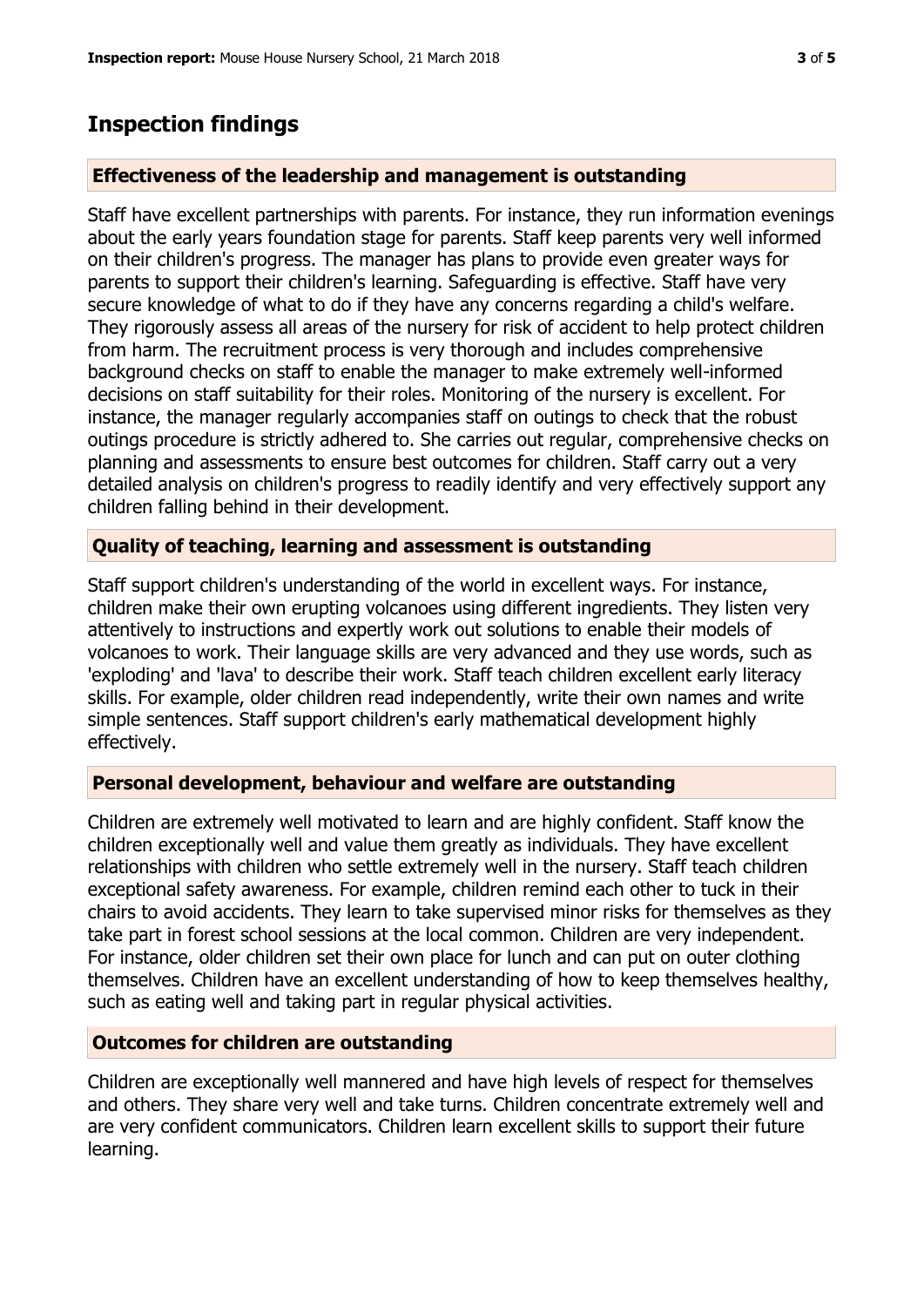# **Setting details**

| Unique reference number                             | EY366864                                                                             |  |
|-----------------------------------------------------|--------------------------------------------------------------------------------------|--|
| <b>Local authority</b>                              | Wandsworth                                                                           |  |
| <b>Inspection number</b>                            | 1122168                                                                              |  |
| <b>Type of provision</b>                            | Sessional provision                                                                  |  |
| Day care type                                       | Childcare - Non-Domestic                                                             |  |
| <b>Registers</b>                                    | Early Years Register, Compulsory Childcare<br>Register, Voluntary Childcare Register |  |
| Age range of children                               | $2 - 4$                                                                              |  |
| <b>Total number of places</b>                       | 80                                                                                   |  |
| Number of children on roll                          | 102                                                                                  |  |
| Name of registered person                           | The Kindergartens Limited                                                            |  |
| <b>Registered person unique</b><br>reference number | RP903415                                                                             |  |
| Date of previous inspection                         | 13 May 2016                                                                          |  |
| <b>Telephone number</b>                             | 01622 833331                                                                         |  |

Mouse House Nursery School registered in 2008. It is located in Clapham in the London Borough of Wandsworth. The nursery is open on Monday to Friday from 8.40am to 12pm and 12.45pm to 4.15pm, during term-time only. It also offers care all day for some children. The nursery employs 23 staff, including the manager. Of these, 17 staff hold appropriate early years qualifications, including one staff member who holds early years professional status, two members of staff who holds qualified teacher status and five members of staff who hold a level 6 qualification in early years. The nursery receives funding for free early years education for three- and four-year-old children .

This inspection was carried out by Ofsted under sections 49 and 50 of the Childcare Act 2006 on the quality and standards of provision that is registered on the Early Years Register. The registered person must ensure that this provision complies with the statutory framework for children's learning, development and care, known as the early years foundation stage.

Any complaints about the inspection or the report should be made following the procedures set out in the guidance 'Complaints procedure: raising concerns and making complaints about Ofsted', which is available from Ofsted's website: www.gov.uk/government/organisations/ofsted. If you would like Ofsted to send you a copy of the guidance, please telephone 0300 123 4234, or email enquiries@ofsted.gov.uk.